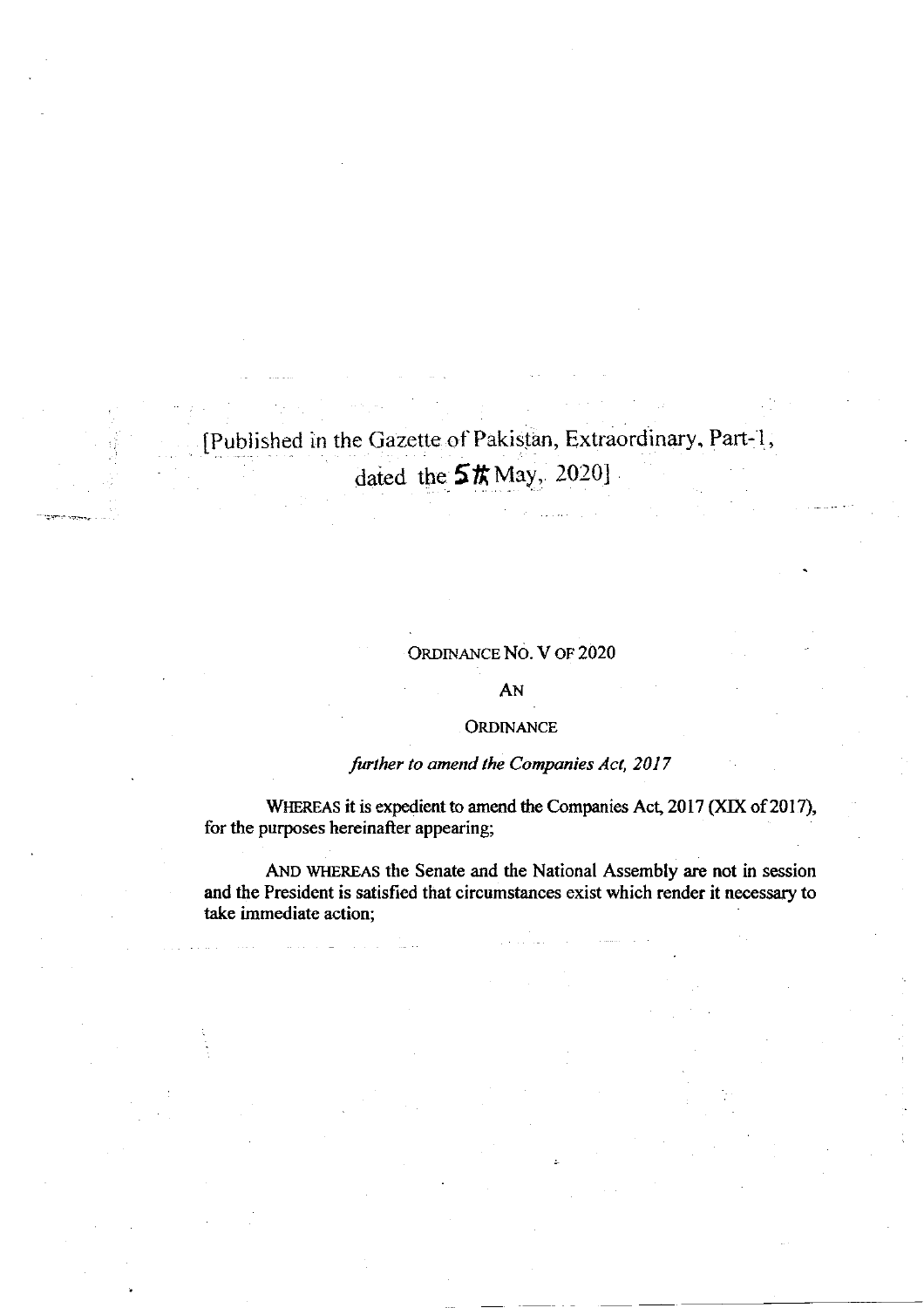. Now, THEREFoRE, in exercise of powers conferred by clause (l) of Article 89 of the Constitution of Islamic Republic of Pakistan, the President of the Islamic Republic of Pakistan is pleased to make and promulgate the following Ordinance:-

1. Short title and commencement.  $(1)$  This Ordinance shall be called the Companies (Amendment) Ordinance, 2020.

(2) It shall come into force at once.

2. Amendment of section 1, Act XIX of 2017.-In the Companies Act, 2017 (XIX of 2017), hereinafter called as the said Act, in section 1, in subsection (3), the expressions ", except section 456 which shall come into force on such date as the Federal Government or an authority or person authorized by it may, by notification in the official Gazette, appoint" shall be omitted.

3. Amendment of section 2, Act XIX of 2017.-In the said Act, in sub-section  $(1)$ ,-

- (a) in clause (3), the words "or this Act" shall be omifted;
- $f(b)$  in clause (4), in the proviso, in sub-clause (ii), the words "concerned Minister-in-Charge of " shall be omitted;
- (c) in clause  $(9)$ , in sub-clause  $(c)$ , in paragraph  $(ii)$ , the words "the concerned Minister-in-Charge of " shall be omitted;
- (d) in clause  $(17)$ , the words "this Act or" shall be omitted;
- (e) . in clause (31), in sub-clause (c), the words "the concerned Minister-in-Charge of " shall be omitted;
- (f) clause (32) shall be omitted;
- (g) for clause (33), the following shall be substituted, namely:—

 $-2$ 

- " $(33)$  "financial statements" in relation to a company, shall comprise-
	- (a) a statement of financial position as at the end of the period;
	- (b) a statement of profit or loss and other comprehensive income or in the case of a company carrying on any activity not for profit, an income and expenditure statement for the period;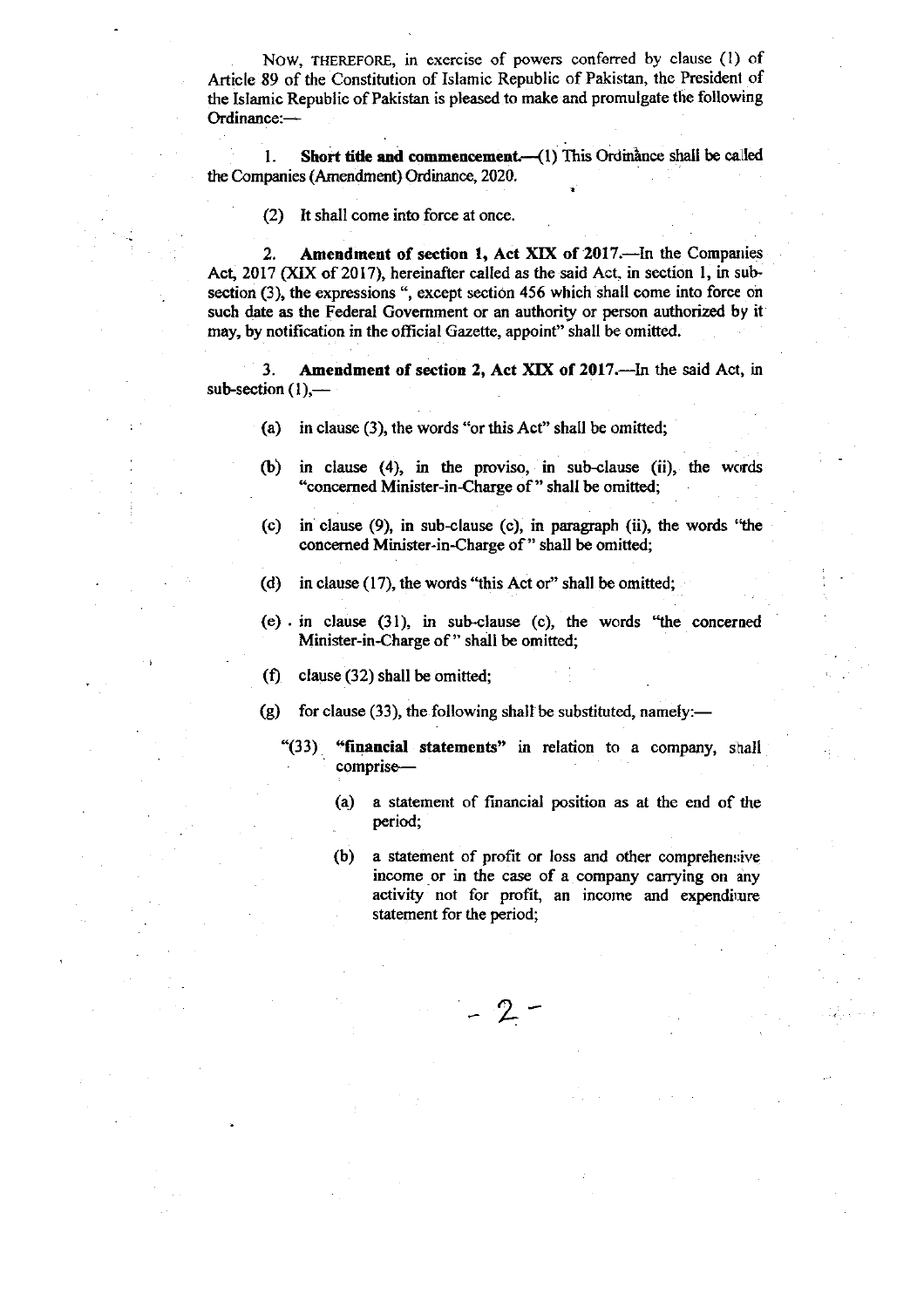- (c) other additional statements and information required by the accounting and financial reporting framework applicable to the company; and
- (d) any other statement as may be notified;";
- (h) in clause (40), the words "or of this Acf' shall be omitted;
- (i) for clause (45), the following shall be substituted, namely:—

"(45) "officer" includes any director, chief executive, chief financial officer or a company secretary;";

- $(i)$  in clause (49), in sub-clause (a), after the words "shares" the expression ", save as otherwise provided under this Act" shall be inserted;
- (k) in clause (55), the words 'the concemed Minister-in-Charge of' shall be omitted;
- $(1)$  in clause (66), of the proviso, the following shall be substituted, namely:-

"Provided that-

I ; I i

i

I

I l

- (a) in case of company other than listed company where all the members entitled to attend and vote at any such meeting so agree; or
- (b) in case of a listed company if the Commission so allows, for reasons to the recorded in writing, a resolution may be proposed and passed as a special resolution at a meeting of which less than twenty-one days notice has been given;"; and
- $(m)$  after clause (67), the following new clause shall be inserted, namely:-

3

- " $(67A)$  "startup company" means a company that---
	- (a) is in existence for not more than ten years from the date of its incorporation or such other period or periods as may be specified; and
	- (b) has a turnover for any of the financial years since incorporation that is not greater than five hundred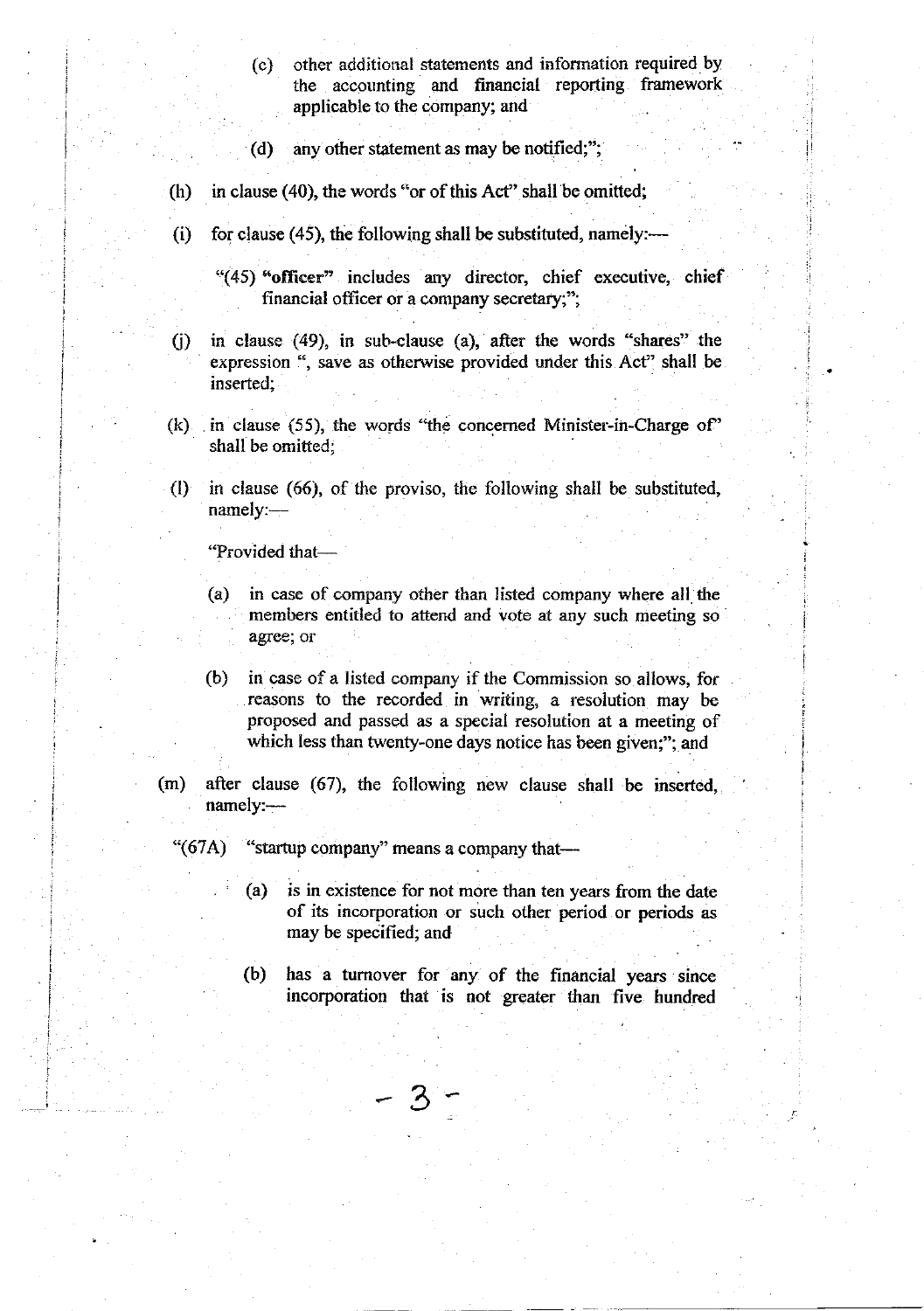million rupees or such other amount or amounts as may be specified; and

(c) is working towards the innovation, development or improvement of products or processes or services or is a scalable business model with a high potential of employment generation or yealth creation or for such other purposes as may be specified; or

 $(d)$  such other companies or classes of companies as may be notified by the Commission:

Provided that a company formed by the spliting up or re-construction of an existing company shall not be considered as a startup company;"; and

 $(n)$  in clause (72), for the words "registered with", the words "notified by" shall be substituted.

4. Amendments of section 6, Act XIX of 2017. In the said Act, in section 6, in sub-section (2), in clause (e), after the word "documents" the words "or any category or classes of documents" shall be inserted.

5. Amendments of section 8, Act XIX of 2017.-In the said Act, in sub-section (1), the words "the concerned Minister-in-Charge of", wherever occurring, shall be omitted.

- 6. Amendment of section 17, Act XIX of 2017.--In the said Act,--
- (a) for sub-section (2), the following shall be substituted, namely:—
	- '(2) All moneys payable by a subscriber in pursuance of his undertaking in the memorandum of association against the shares subscribed shall be a debt due fiom him and be payable in such time, manner and condition as may be notified by the Commission."; and
- (b) sub-section (3) shall be omitted;

C

 $(c)$  in sub-section (4), after the word "section" the words "direction given by the registrar" shall be inserted.

7. Amendment of section 18, Act XIX of 2017.—In the said Act, in section 18, in clause (b), for the expression "company, having perpetral succession and a common seal" the words "company and having perpetual succession" shall be substituted.

+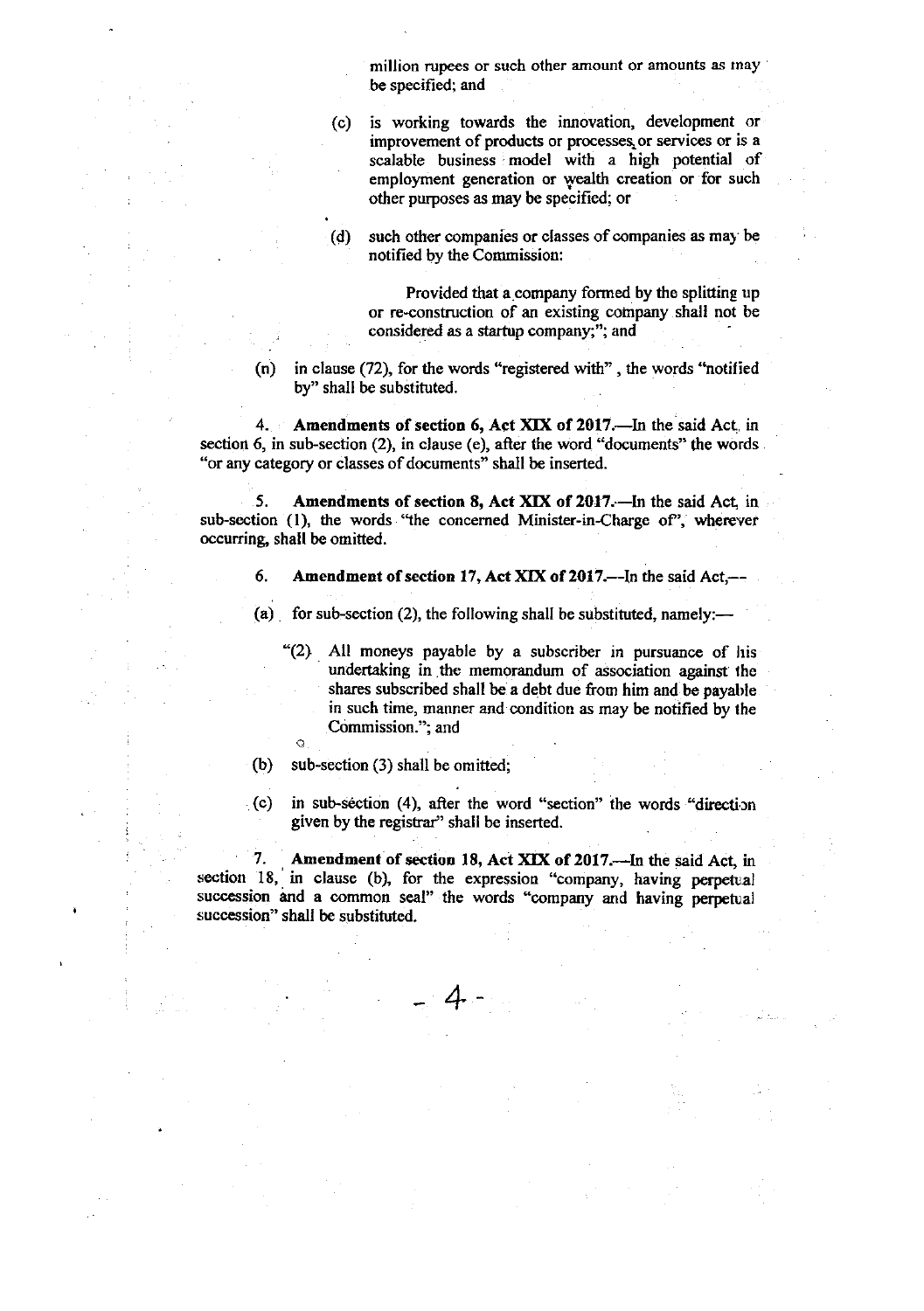8. Amendment of section 19, Act XIX of 2017.—In the said Act.—

(a) in sub-section  $(1)$  for the Explanation under clause (e), the following shall be substituted, namely: $-$ 

"Explanation:- "minimum subscription" means the amount, if any, fixed by the memorandum or articles of association as minimum subscription upon which the directors may proceed to allotrnent or if no amount is so fixed and stated the whole amount of the share capital other than that issued or agreed to be issued as paid up otherwise than in cash."; and

(b) for sub-section (2), the following shall be substituted, namely:—

"(2) The registrar shall, on filing of a duly verified declaration in accordance with the provisions of sub-section (1) and after making such enquiries as he may deem fit to satisfy himself that all the requirements of this Act have been complied with in respect of the commencement of business and matters precedent and incidental thereto, accept and register all the relevant documents and issue a certificate of commencement of business and that certificate shall be conclusive evidence that the company is entitled to commence business.".

9. Omission of section 23, Act XIX of 2017.-- In the said Act, section 23 shall be omitted.

10. Amendment of section 26, Act XIX of 2017.--In the said Act, in sub-section (1), in the proviso, in clause (i), for the words "always commensurate" the words "not be inconsistent or contradictory" shall be substituted.

11. Amendment of section 31, Act XIX of 2017.—In the said Act, in section 31, in clause (c), for the expression "and father's name or, in the case of  $\bf{a}$ married woman or widow, her husband's or deceased husband's name in full, his nationality and his" the expression ", nationality," shall be substituted.

12. Amendment of section 32, Act XIX of 2017.—In the said Act, in section 32, in sub-section (1), for clause (a), the following shall be substituted, namely:-

5

"(a) change the place of its registered office from one place to another place;

Explanation.-- For the purpose of this clause the expression "place" means a Province, Islamabad Capital Territory or a part of Pakistan not forming part of a Province;".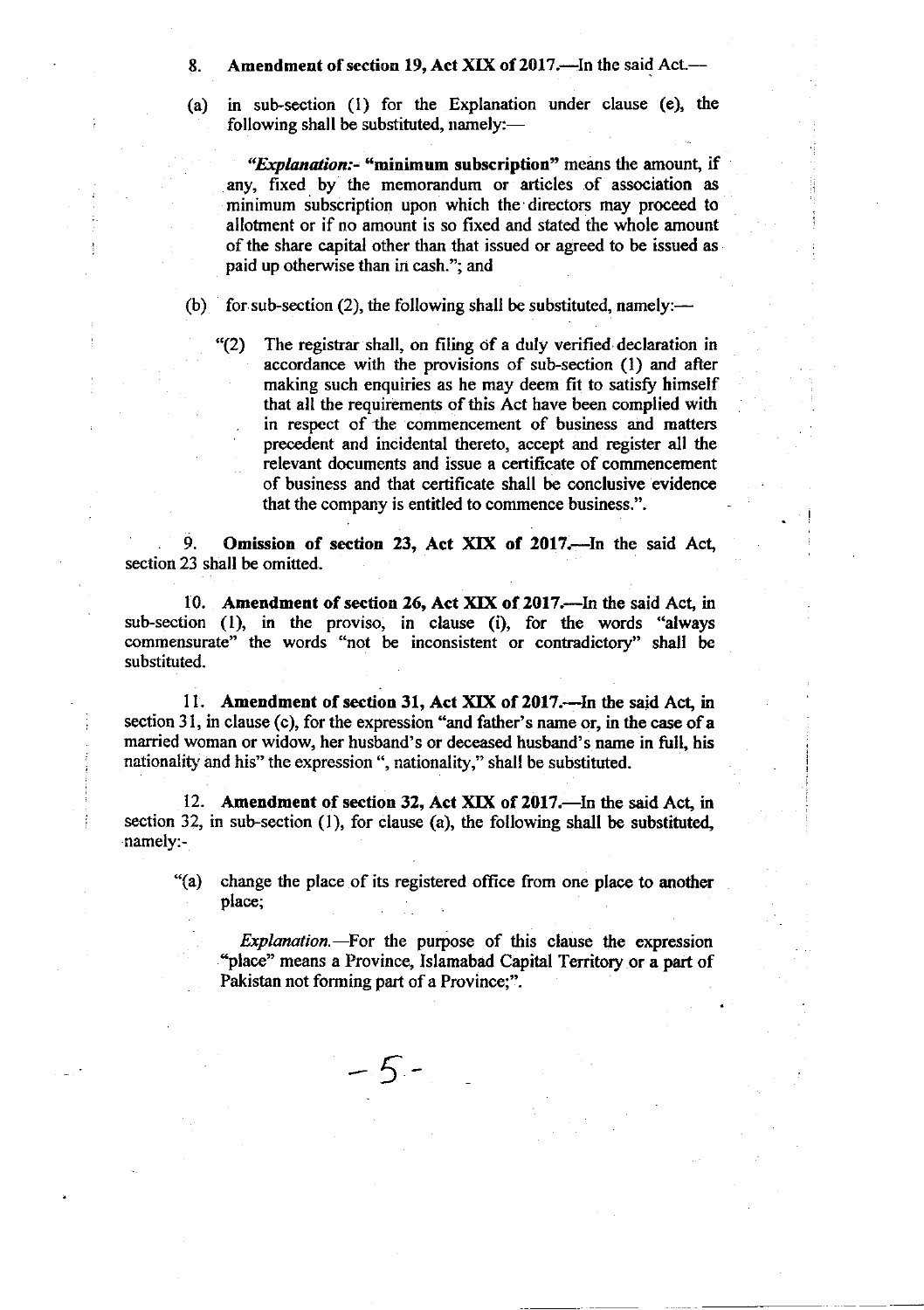13. Amendment of section 37, Act XIX of  $2017$ .-In the said Act, in section 37, in clause (c), for the expressions "and father's name or, in the case of a married woman or widow, her husbands or deceased husband's name in full, his nationality and his" the expression ", nationality," shall be substituted.

14. Amendment of setion 38, Act XIX of 2017.-In the said Act, in section 38, in sub-section ( $\degree$  or the word "thirty" the word "fifteen" shall be substituted.

15. Amendment of section 42, Act XIX of 2017.--In the said Act, in section 42, in sub-section (4), the words "under this section" shall be omitted.

16. Amendment of section 43, Act XIX of 2017.—In the said Act, in section 43, in sub-section  $(1)$ , in clause  $(c)$ , for the expression "company licenced under section 42, preferably having similar or identical objects to those of the company," the expression "not for profit entity registered under any law for the time being in force" shall be substituted.

17. Amendment of section 48, Act XIX of 2017.-In the said Act, in section 48, after sub-section (3), the following new sub-section 3A shall be inserted, namely:-

'(3A) A copy of the memorandum and articles of association as altered pursuant to the order under sub-section (2) shall, within fifteen days from the date of the order, be filed by the company with the registrar who shall register the same and thenceforth the memorandum and articles so filed shall be the memorandum and articles of the newly converted company.".

18. Amendment of section 62, Act XIX of 2017.—In the said Act, in section 62, in sub-section  $(1)$ , for the expression "common seal of the company or under official seal, which must be facsimile of the company's common seal," the expression signature of authorized officer of the company as may be specified" shall be substituted.

19. Amendment of section 70, Act XIX of 2017.—In the said Act, in section 70, in sub-section  $(1)$ ,—

- (a) for the words "forty-five days" the words "thirty days" strall be substituted; and
- (b) in clause  $(b)$ ,—

i .j q il ',1 i I

I

(i) for the words "report from its auditor" the words "declaration from its chief executive" shall be substituted; and

6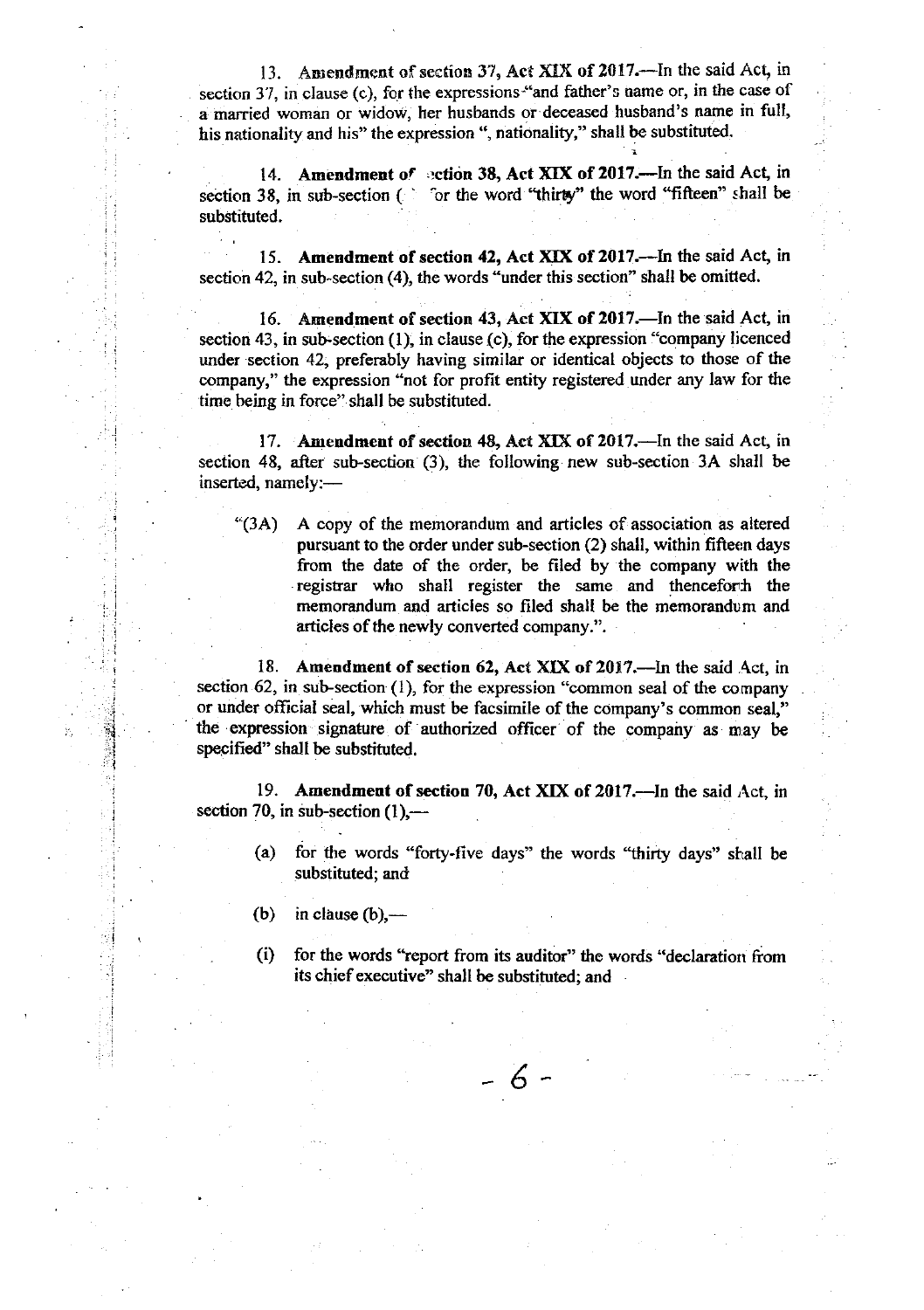(ii) for the full colon at the end, a semi colon shall be substituted and thereafter the proviso shall be omitted.

20. Amendment of section 76, Act XIX of 2017.—In the said Act, in section  $76-$ 

(a) in sub-section (5), for the full stop at the end a colon, shall be substituted and thereafter the following proviso shall be added, namely:-

"Provided that the member selling shares to any other person shall ensure that as a result of such sale, the limit of maximum number of members for a private company is not exceeded."; and

(b) sub-section (6) shall be omitted

21. Amendment of section 79, Act XIX of 2017.-- In the said Act, in section 79, in sub-section (3), for the full stop at the end, a colon shall be substituted and thereafter the following proviso shall be added, namely:-

"Provided that in the absence of any of the relatives the shareholder shall be entitled to nominate any other person.".

22. Amendment of section 83, Act XIX of 2017.-In the said Act, in section  $83-$ 

- (a) in sub-section  $(1)$ ,—
	- (i) for the words "further share capital" the words "further shares" shall be substituted;
	- (ii) in clause  $(a)$ ,—
		- 0) after the words "shares held by" the words "such members through" shall be inserted; and
		- $(II)$  in sub-clause (iv), for the colon at the end a semi colon shall be substituted and thereafter the proviso shall be omitted;

(iii) for clause (b), the following shall be substituted, namely:-

 $-7-$ 

 $\degree$ (b) in case of public company and subject to approval of the Commission, to any person on the basis of a special resolution either for cash or for consideration other than cash: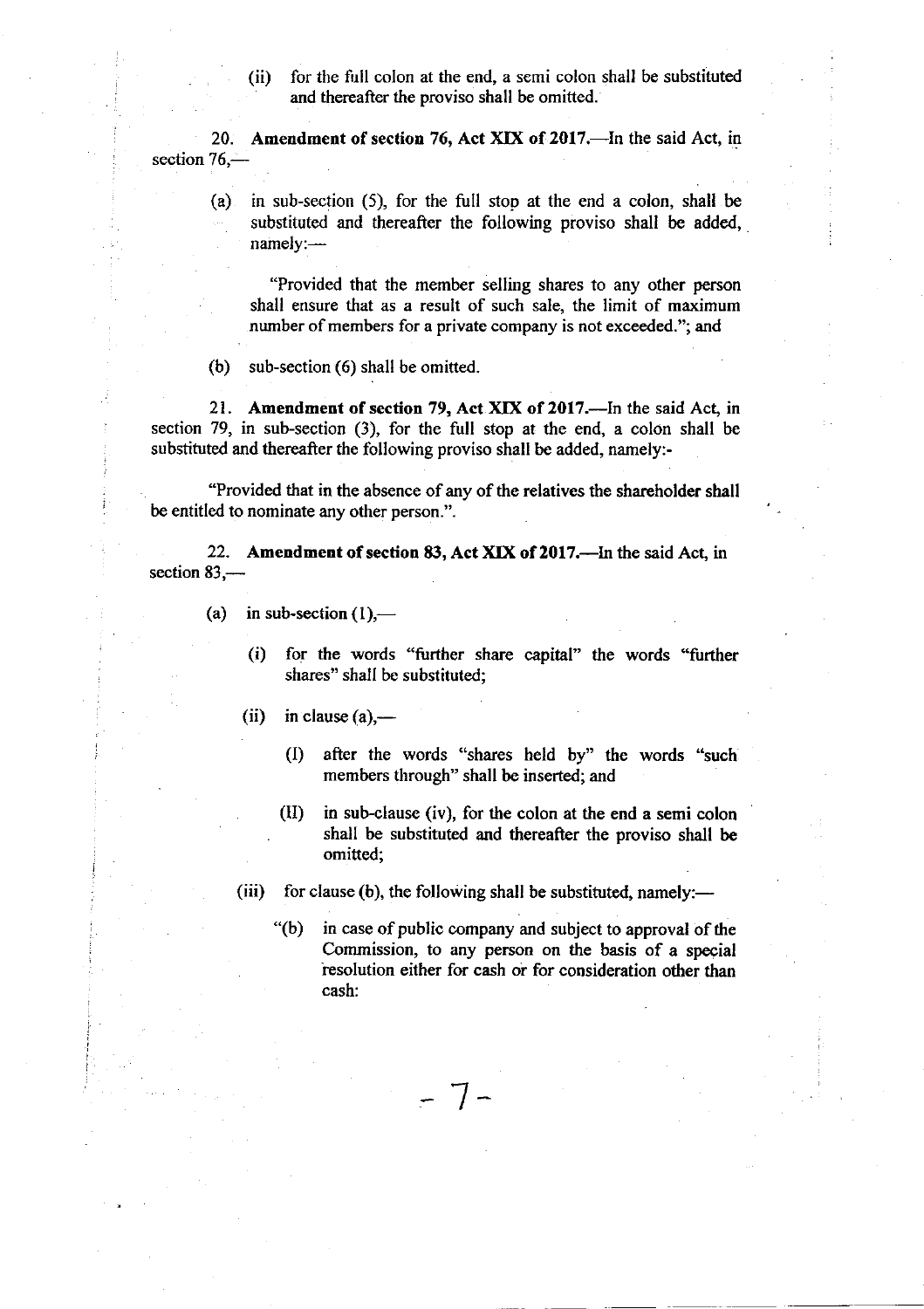Provided (hat the value of any non-cash asset, net worth of undertaking, service, benefit or intellectual property shall be determined by a valuer";

- (iv) after class  $\varepsilon$  (b), substituted as aforesaid, the following new clause  $s'$  at be added, namely:-
	- "(C) in case of a private company and subject to its articles and special resolution, to any person, either for cash or for consideration other than cash on such'conditions and requirements as may be notified.";
- (b) in sub-section  $(2)$ ,—
	- (i) after the expression "sub-section  $(1)$ " the words "shall be" shall be inserted; and
	- (ii) for the words "shall be" the word "and" shall be substituted;
- (c) for sub-section (3), the following shall be substituted, namely:-
	- " $(3)$  The letter of offer, referred to in sub-section  $(2)$ , shall be accompanied by a circular duly signed by all directors or an officer of the company authorised by them in this behalf on such form as may be specified containing material information about the affairs of the company, latest statement of the accounts and the necessity for issue of further capital :

Provided that a copy of such circular shall also be filed with the registrar simultaneously at the time it is dispatched to the shareholders." ; and

- (d) in sub-section  $(4)$ ,—
	- (i) for the words "loan has", the expressions "any loan or finances have" shall be substituted;
	- (ii) after the words "loan or", the expressions "finances or" shall be inserted; and
	- (iii) for the words "does", the expression "or finances" shall be substituted; and

- 8 -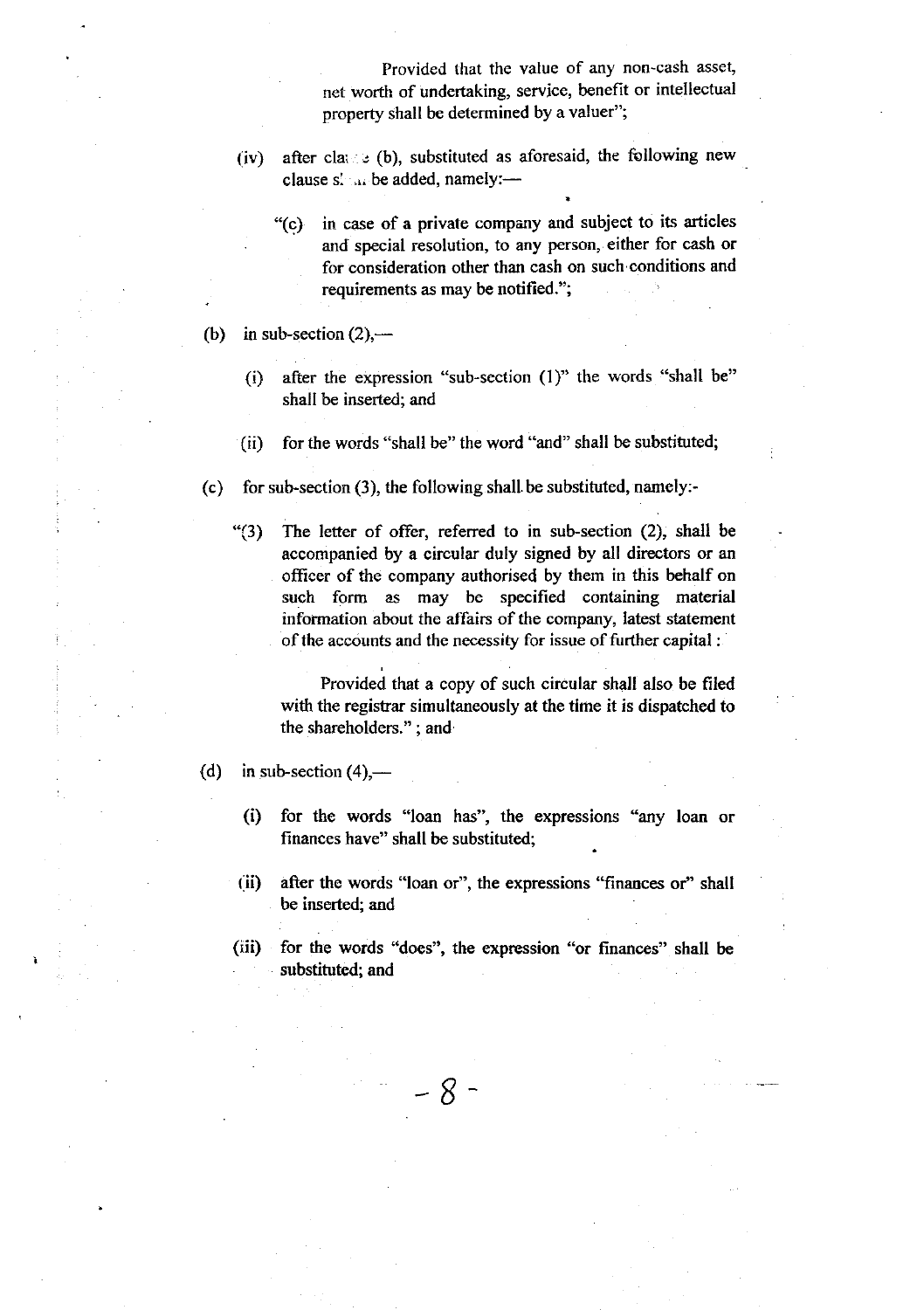(d) in sub-section (5), after. the words " rate of interesf' the words "or profit'' shall be inserted.

23. Insertion of new section 83A, Act XIX of 2017.—In the said Act, after section 83, amended as aforesaid, the following new section shall be inserted, namely:-

"83A. Employees' stock options.— Notwithstanding anything contained in section 83 or any other provision of this Act, a company may, under the authority of special resolution, issuo shares in accordance with its articles under employees' stock option in accordance with such procedure and subject to such conditions as may be specified.".

24. Amendment of section 86, Act XIX of 2017.-In the said Act, in section 86, sub-section (1) shalt be omitted.

25. Amendment of section 88, Act XIX of 2017.—In the said Act, in section  $88$ <sub>-</sub>

- (a) in sub-section (1), the word "listed" shall be omitted;
- (b) in sub-section (2), for the full stop at the end, a colon shall be substituted and thereafter the following provisos shall be added, namely:---

"Provided that shares purchased by an unlisted public company or a private company shall be cancelled and not be held as treasury shares:

Provided further that cancellation of shares under this section shall not be deemed to be a reduction of share capital within the meaning of section 89 and such shares shall be cancelled in such form and manner as may be specified."; and

(c) in sub-section  $(9)$ , the words "either through a tender offer or" shall be omitted.

26. Amendment of section 102, Act XIX of 2017.—In the said Act, in section 102, in sub-section (2), for the word "prescribed" the words "specified in the seventh schedule" shall be substituted.

27. Amendment of section 117, Act XIX of 2017.—In the said Act, in section 117, in sub-section  $(1)$ , in the proviso, for the word "specified" the expression prescribed in the Companies Court Rules 1997" shall be substituted.

9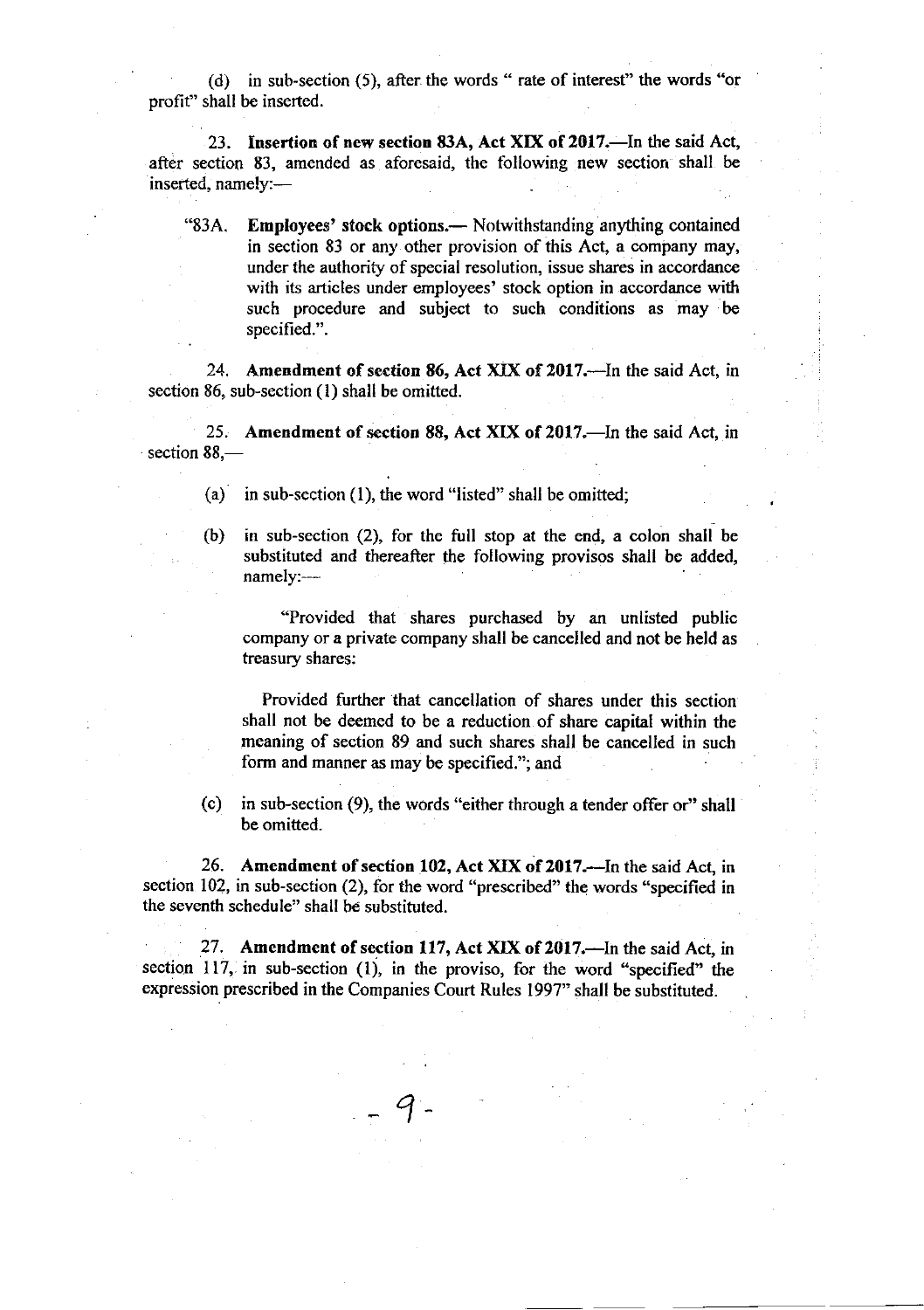28. Amendment of section 130, Act XIX of 2017. In the said Act, in section 130, sub-section (5) shall be omitted.

29 Amendment of section 132, Act XIX of 2017.—In the said Act, in section 132, sub-section  $(2)$ ,--

- (a) the words "or in d nearest city" shall be omitted; and
- (b) in the proviso, for the full stop at the end, a colon shall be substituted and thereafter the following proviso shall be added,  $namely:$

. "Provided further that the Commission may, for reason to be recorded in writing, on the application of such company, allow the company to hold a particular meeting at any other place:".

30. Amendment of section 133, Act XIX of 2017.-In the said Act, in section 133, in sub-section  $(8)$ ,—

- (a) for the expression "section 55" the expression "section 132" shall be substituted; and
- (b) in the proviso, for the full stop at the end a colon shall be substituted and thereafter the following new provisos shall be added, namely:-

"Provided further that in case of an emergency affecting the business of a listed company, the Commission may for reasons to be the recorded in writing on the application of the company authorize such meeting to be held at such shorter notice as may be allowed by it:

Provided also that in case of a listed company, such notice shall be sent to the Commission, in addition to its being dispatched in the normal course to members and the notice shall also be published in English and Urdu languages at least in one issue each of a daily newspaper of respective language having nationwide circulation.".

31. Amendment of section 135, Act XIX of 2017.—In the said Act, in section 135, in sub-section (1), for the proviso, the following shall be substituted, namely:-

> "Provided that if within half an hour from the time appointed for the meeting a quorum is not present the meeting if called upon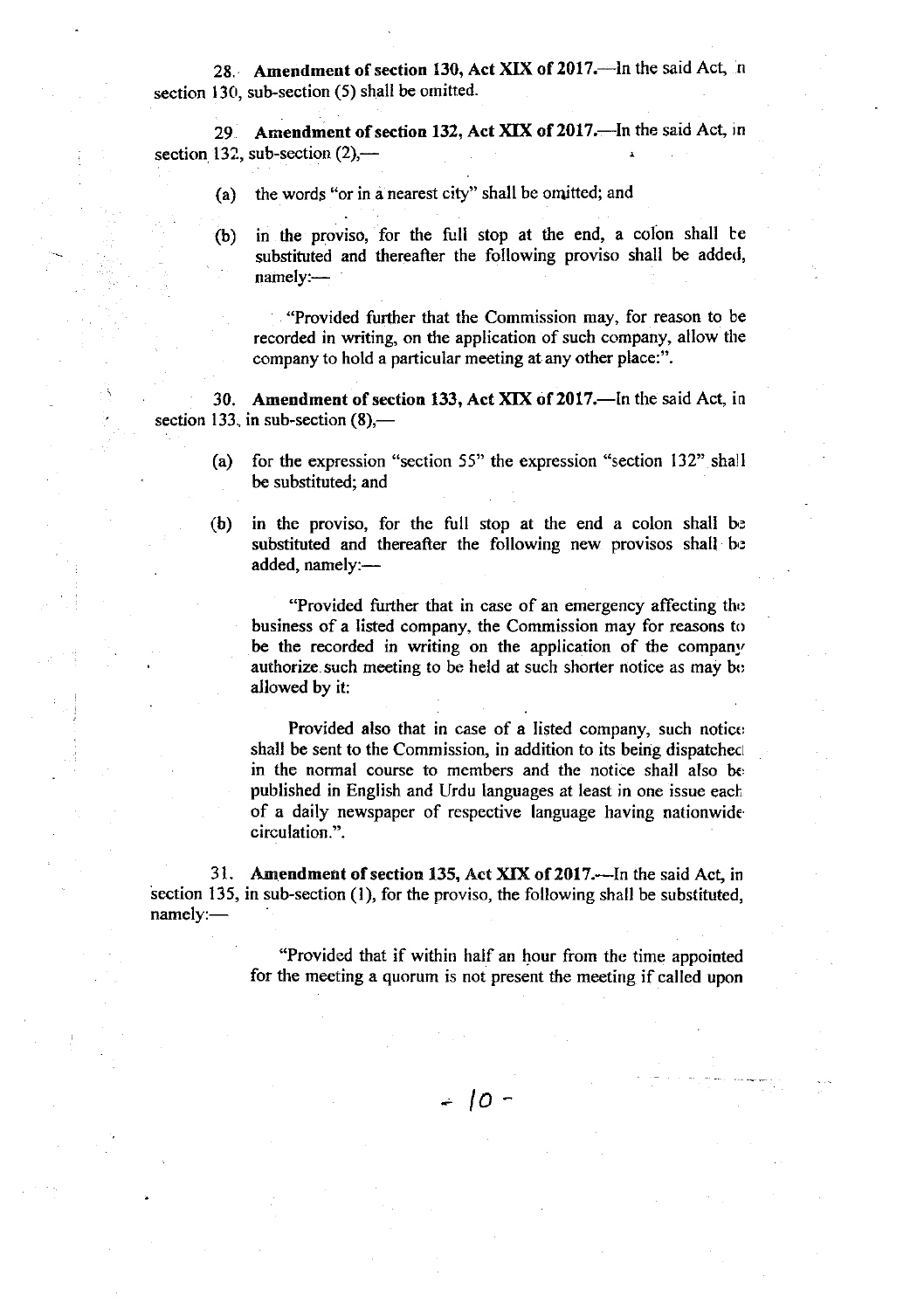the requisition of members shall be dissolved and in any other case, it shall stand adjourned to the same day in the next week at the same time and place and, if at the adjourned meeting a quorum is not present within half an hour from the time appointed for the meeting, the members present personally or through video-link being not less than two shall be a quorum, unless the articles provide otherwise.".

32. Amendment of section 137, Act XIX of 2017.-In the said Act, in section 137, in sub-section  $(3)$ , in clause  $(b)$ , the words "be under its seal or" shall be omitted.

33. Substitution of section 139, Act XIX of 2017.-In the said Act, for section 139, the following shall be substituted, namely:—

"139. Representation of the Government at meetings of companies.-(1) Where the Government is a member of a company, such Goverriment may appoint such individual as it thinks fit to act as its representative at any meeting of the company or at any meeting of any class of members of the company.

(2) An individual appointed to act as aforesaid shall, for the purpose of this Act, be deemed to be a member of such a company and shall be entitled to exercise the same rights and powers, including the right to appoint proxy, as the Govemment may exercise as a member of the company.".

34. Amendment of section 140, Act XIX of 2017.-In the said Act, in section 140, in sub-section  $(2)$ , for the word "ten", occurring first, the word "five" shall be substituted.

35. Amendment of section 149, Act XIX of 2017.--In the said Act, in section 149, for sub-section (1), the following shall be substituted, namely:-

"(l) Except for the businesses specified under sub-section (2) of section 134 to be conducted in the annual general meeting, the members of a private company or a public unlisted company may pass a resolution, ordinary or special, by circulation approved in writing by all the members for the time being entitled to receive notice of a meeting.".

36. Amendment of section 153, Act XIX of 2017.—In the said Act, in section 153, for clause (k), the following shall be substituted, namely:—

 $\frac{1}{2}$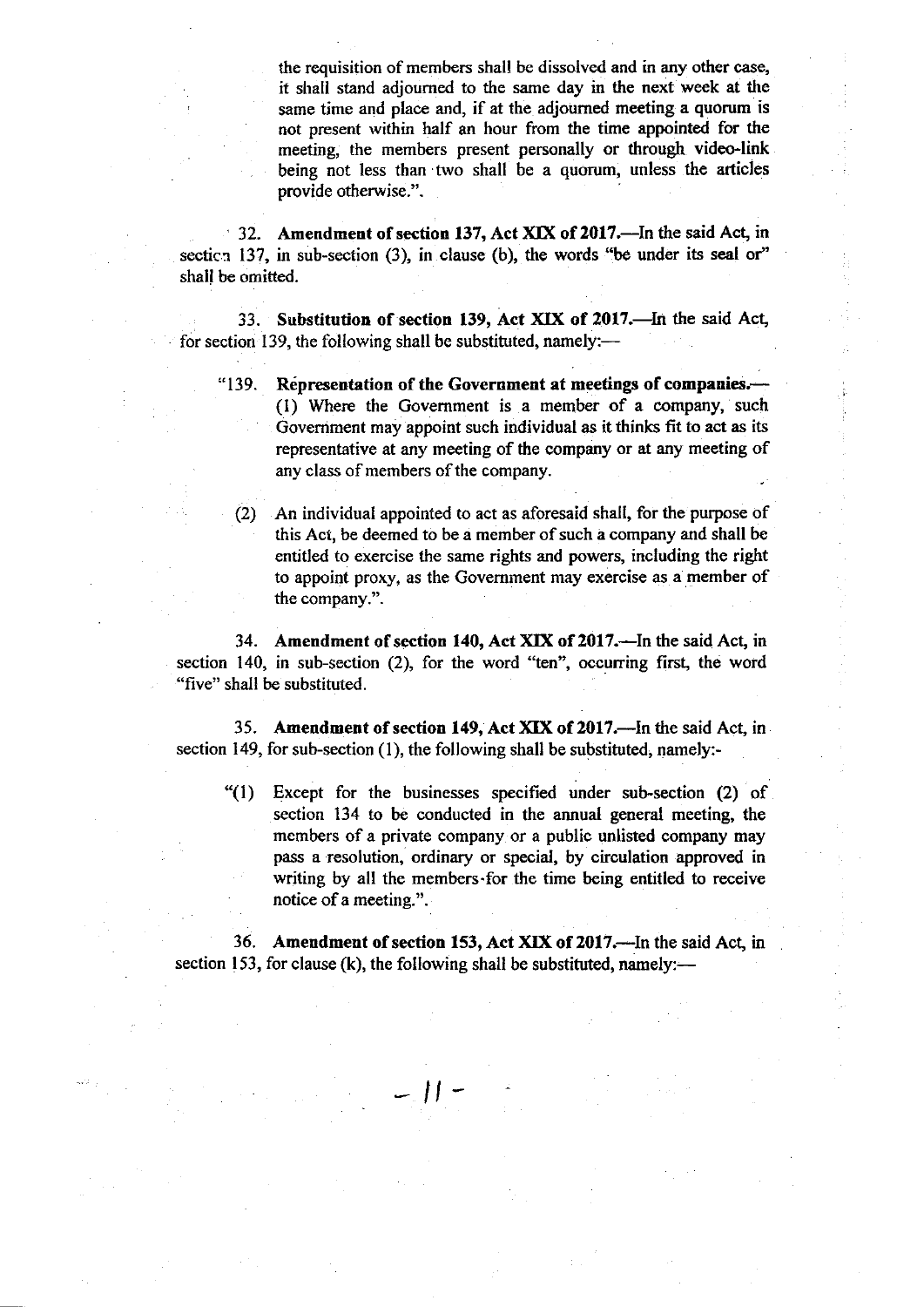$f(k)$  is engaged in the business of brokerage pertaining to securities market as defined in the Securities Act, 2015 (III of 2015) or futures market as defined in Futures Market Act, 2016 (XIV of 2015), or is a spouse of such person or is a sponsor, director or officer of such brokerage house:

Provided that clauses  $(i)$  and  $(k)$  shall be applicable only in case of listed companies:

Provided further that clause (h) shall not be applicable on <sup>a</sup> foreign national who is not required to hold National Tax Number under the provisions of the Income Tax Ordinance, 2001 (XLIX of 20ot).".

37. Amendment of section 154, Act XIX of 2017.-In the said Act, in section 154.-

- (a) in sub-section (1), in clause (d), for the colon at the end a full stop shall be substituted and thereafter the proviso shall be omitted; and
- (b) after sub-section  $(2)$ , the following new sub-section  $(3)$  shall be added, namely:--
	- "(3) A public interest company shall be required to have female representation on its board in such manner and subject to such terms and conditions as may be specified.".

38. Amendment of section 155, Act XIX of 2017.-In the said Act, in section  $155-$ 

- (a) in sub-section  $(1)$ ,—
	- (i) after the word "number" the words "and such class" shall be inserted; and
	- (ii) for the colon at the end, a full stop shall be substituted and thercafter the proviso shall be omitted; and
- (b) for sub-section (2), the following shall be substituted, namely:—
	- $*(2)$  A person holding the position of director in specified number of companies and specified class of companies shall ensure the compliance of this section within such time period as may be notified.".

 $12 -$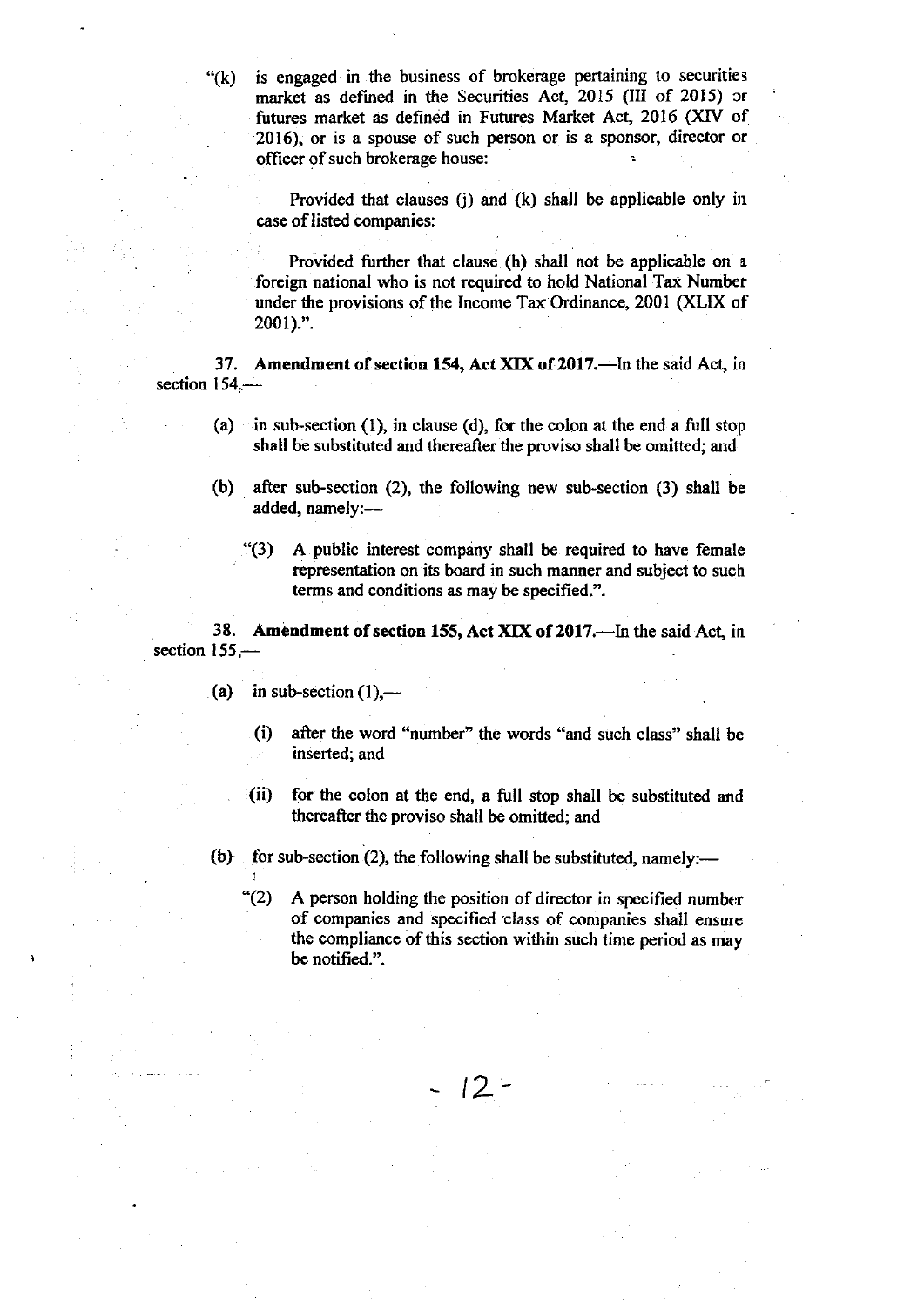39. Amendment of section 158, Act XIX of 2017.—In the said Act, in section 158, sub-section (4) shall be omitted.

40. Amendment of section 161, Act XIX of 2017.-In the said Act, in section 161, in sub-section (1), for the proviso the following shall be substituted, namely:-

"Provided that the term of office of directors of a trade organization may be a period of less than three years as provided in the Trade Organizations Act 2013 (II of 2013).".

41. Amendment of section 166, Act XIX of 2017.—In the said Act, in section  $166$ , $-$ 

(a) in sub-section (2), in the proviso, in clause (h), after the expression "164 and 165" the words "except where the director is nominated by the Government" shall be inserted; and

(b) for sub-section (3), the following shall be substituted, namely:— $\cdot$ 

"(3) The independent director of a company shall be elected in the same manner as other directors are elected in terms of section 159 and the statement of material facts annexed to the notice of the general meeting called for the purpose shall indicate the justification for selecting the individual as a candidate for election as independent director.".

42. Amendment of section 167, Act XIX of 2017.—In the said Act, in section 167, for sub-section (2), the following shall be substituted, namely: $-$ 

"(2) The consent given to the company under sub-section (l) shall be annexed to the relevant form reporting the appointnent of director or the chief executive, as the case may be.".

43. Amendment of section 172, Act XIX of 2017.—In the said Act, in section 172, in sub-section  $(2)$ ,—

 $-13-$ 

- (a) clause  $(f)$  shall be omitted;
- (b) in clause (j) for the words "of the sovereignty and", the expression, ", sovereignty or" shall be substituted; and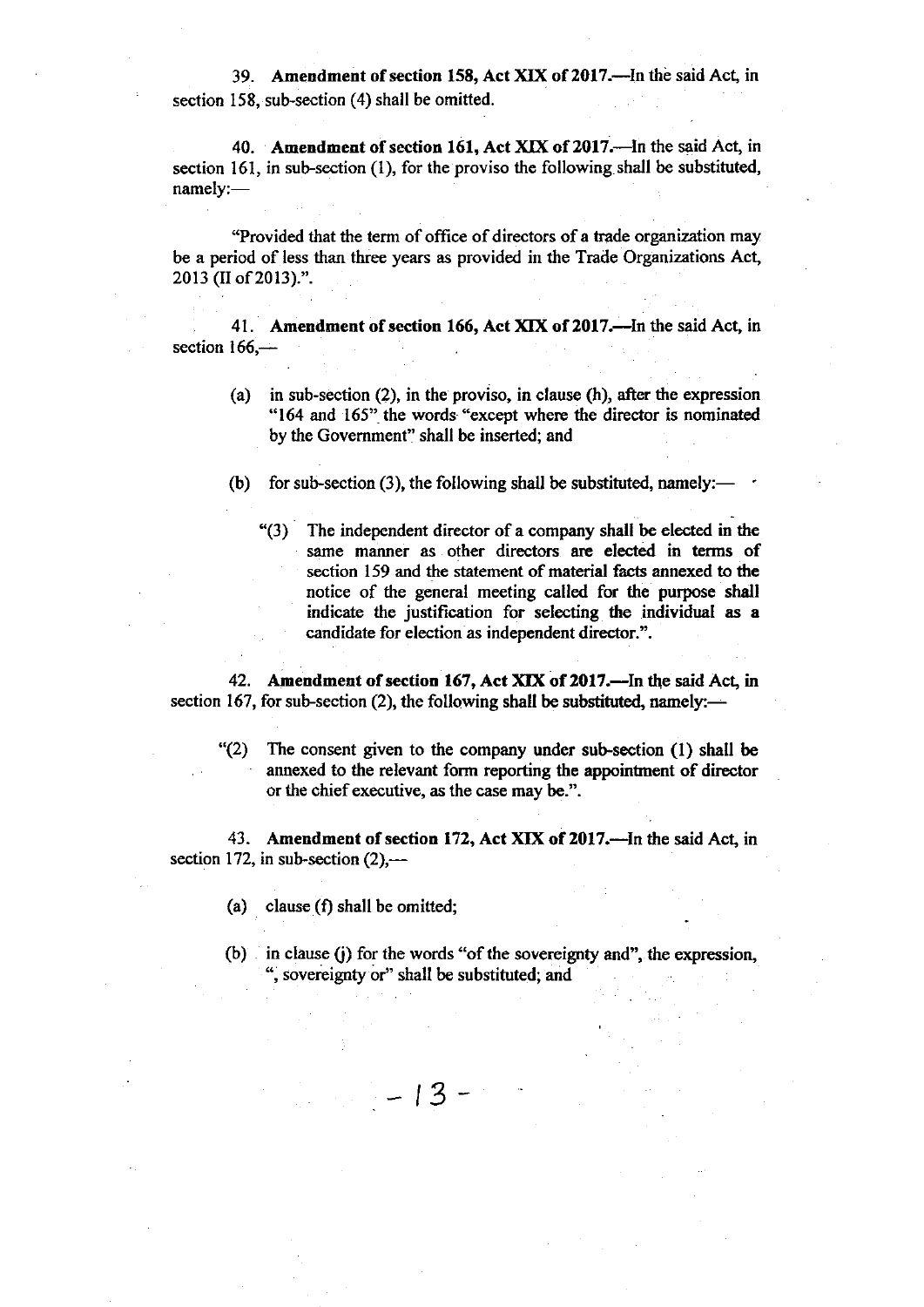$(c)$  clauses  $(m)$  and  $(o)$  shall be omitted and in clause  $(n)$ , for the semi colon a full stop shall be substituted.

44. Amendment of section 179, Act XIX of 2017.-- In the said Act, in section  $179$ , $-$ 

- (a) in sub-section (1), for the words "in writing signed by all the directors", the words \*approved by all the directors in writing" shall be substiruted; and
- (b) in sub-section (4), for the word "signified" the words "approved" shall be substituted.

45. Amendment of section 180, Act XIX of 2017.--- In the said Act, in section 180, in clause (b), in the proviso, for the figure "493" the figure "492" shall be substituted.

46. Omission of section 181, Act XIX of 2017.--In the said Act, section l8l shall be omitted.

47. Amendment of section 182, Act XIX of 2017.—In the said Act, in section 182, in sub-section  $(1)$ ,---

- (a) in clause (b), for the semi colon a colon shall be substituted; and
- (b) for the words "unless the transaction has been approved by <sup>a</sup> resolution of the members of the company" the following proviso shall be substituted, namely:-

"Provided that nothing in this section shall apply to the loan provided to the chief executive or the whole time director subject to the condition that the loan is granted under a scheme approved by the members of the company:";

(c) in the existing proviso, after the word "Provided", the wcrd "further" shall be inserted.

48. Amendment of section 183, Act XIX of 2017.—In the said Act, in section  $183$ ,-

 $\frac{1}{4}$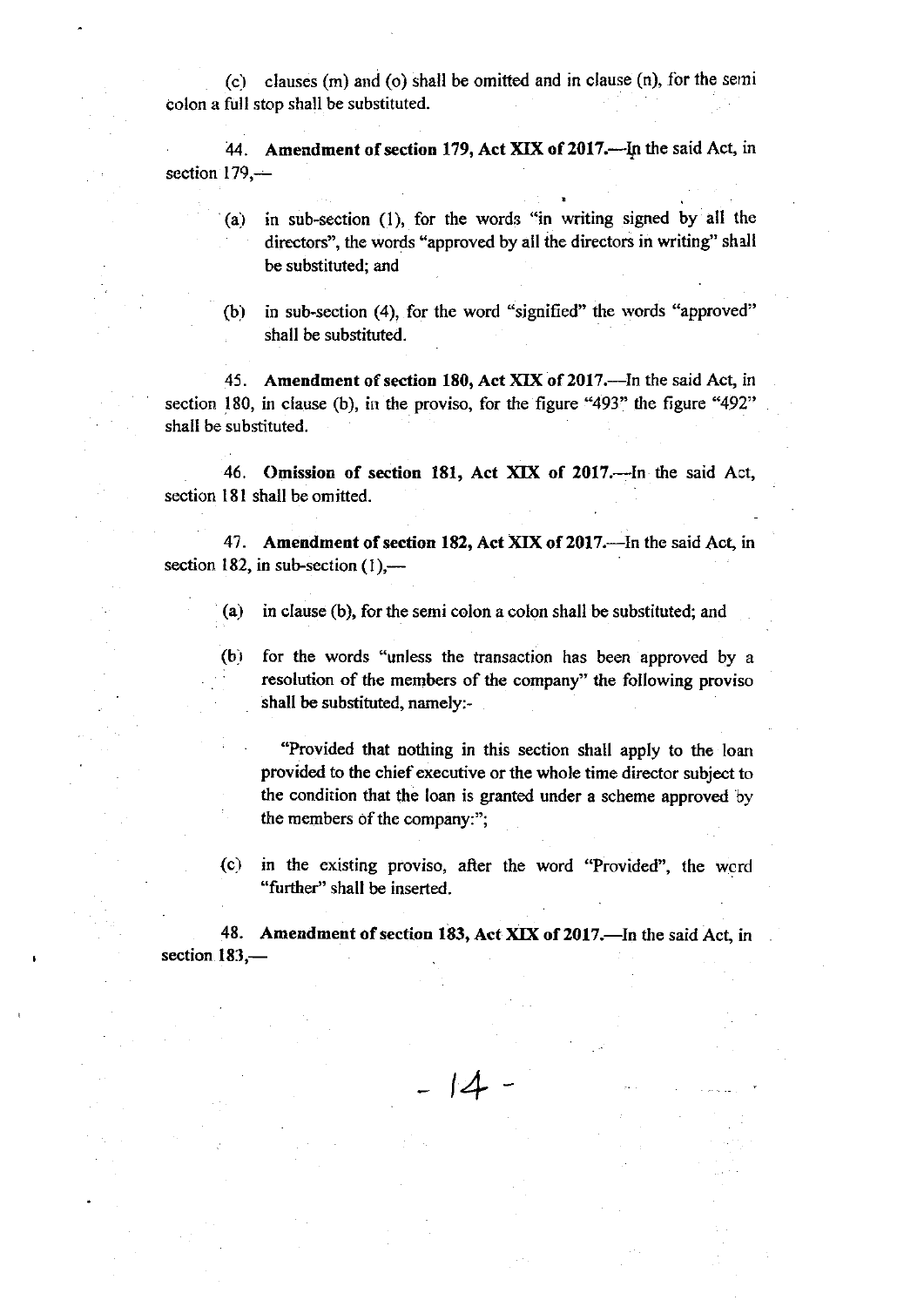(a) in sub-section (3), for the expression "except with the consent of the general meeting either specifically or by way of an authorization, do any of the following things" the words "do any of the following except under the authority of special resolution" shall be substituted; and

(b) in sub-section (4), the words "without there being a viable altemate business plan duly authenticated by the board" shall be omitted.

49. Omission of section 186, Act XIX of 2017.—In the said Act, in section 186, sub-section  $(4)$  shall be omitted.

' 50. Omission of section 187, Act XIX of 2017.-In the said Act, in section 187, sub-section (4) shall be omitted.

51. Amendment of section 194, Act XIX of 2017.—In the said Act, for section 194, the following shall be substituted, namely: $\cdots$ 

"194. Public company required to have secretary.—A public company shall have a company secretary, possessing such qualification and shall be subject to such restrictions and limitations as may be specified.".

52. Amendment of section 197, Act XIX of 2017.—In the said Act, in section 197, in sub-section (7), for the word "and" the word "an" shall be substituted.

53. Amendment of section 199, Act XIX of 2017.—In the said Act, in section 199, in sub-section  $(2)$ , the expression ", failing which the directors shall be personally liable to make the payment" shall be omitted.

54. Amendment of section 201, Act XIX of 2017.—In the said Act, in section 201, in sub-section  $(1)$ , in clause  $(a)$ , the words " and may affix common seal of the company'' shall be omitted.

55. Amendment of section 203, Act XIX of 2017.—In the said Act, in section  $203$ , $-$ 

- 15 -

(a) in sub-section (1), the words "that has a common seal" shall be omitted;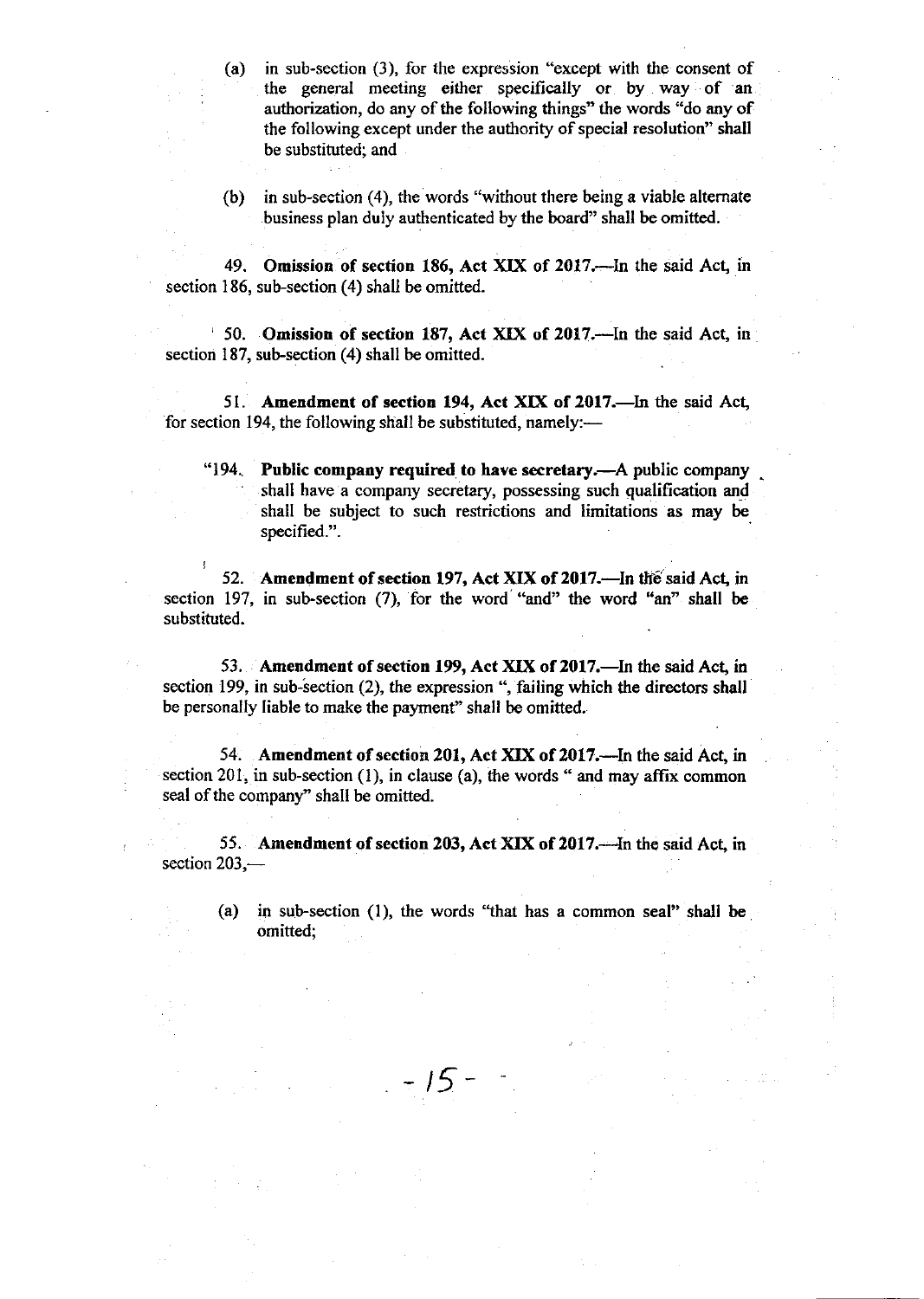- $(b)$  in sub-section (2), for the words "must be facsimile of the company's common seal, with the addition on its face of," the words "must add on the face of it" shall be substituted;
- (c) sub-section  $(3)$  shall be omitted;
- (d) in sub-section (4), the expression ", by writing under its common seal," shall be omitted; and
- (e) in sub-section  $(7)$ , the expression "as if it had been sealed with the common seal of the company" shall be omifted.

56. Amendment of section 211, Act XIX of 2017.—In the said Act, in section 211, in sub-section (2), the word "registered" shall be omitted.

57. Omission of section 215, Act XIX of 2017.-In the said Act, section 215 shall be omitted.

58. Amendment of section 223, Act XIX of 2017.-In the said Act, in section  $223$ , $-$ 

- (a) in sub-section (5), in the proviso, after the word "company" the words "not being a public interest company or a subsidiary or holding company of a public company and" shall be inserted; and
- (b) in sub-section (9), after the expression "sub-section", the expression  $-(4)$  and" shall be inserted.

59. Amendment of section 225, Act XIX of 2017.—In the said Act, in  $section 225, -$ 

(a) in sub-section  $(1)$ ,-

- (i) after the words "reporting standards" the words " and such other standards as may be" shall be inserted;
- (ii) first proviso shall be omitted; and
- (iii) in the second proviso, the word "further" shall be omitted; and
- (b) for sub-section (5), the following shall be substituted, namely:—

 $-16-$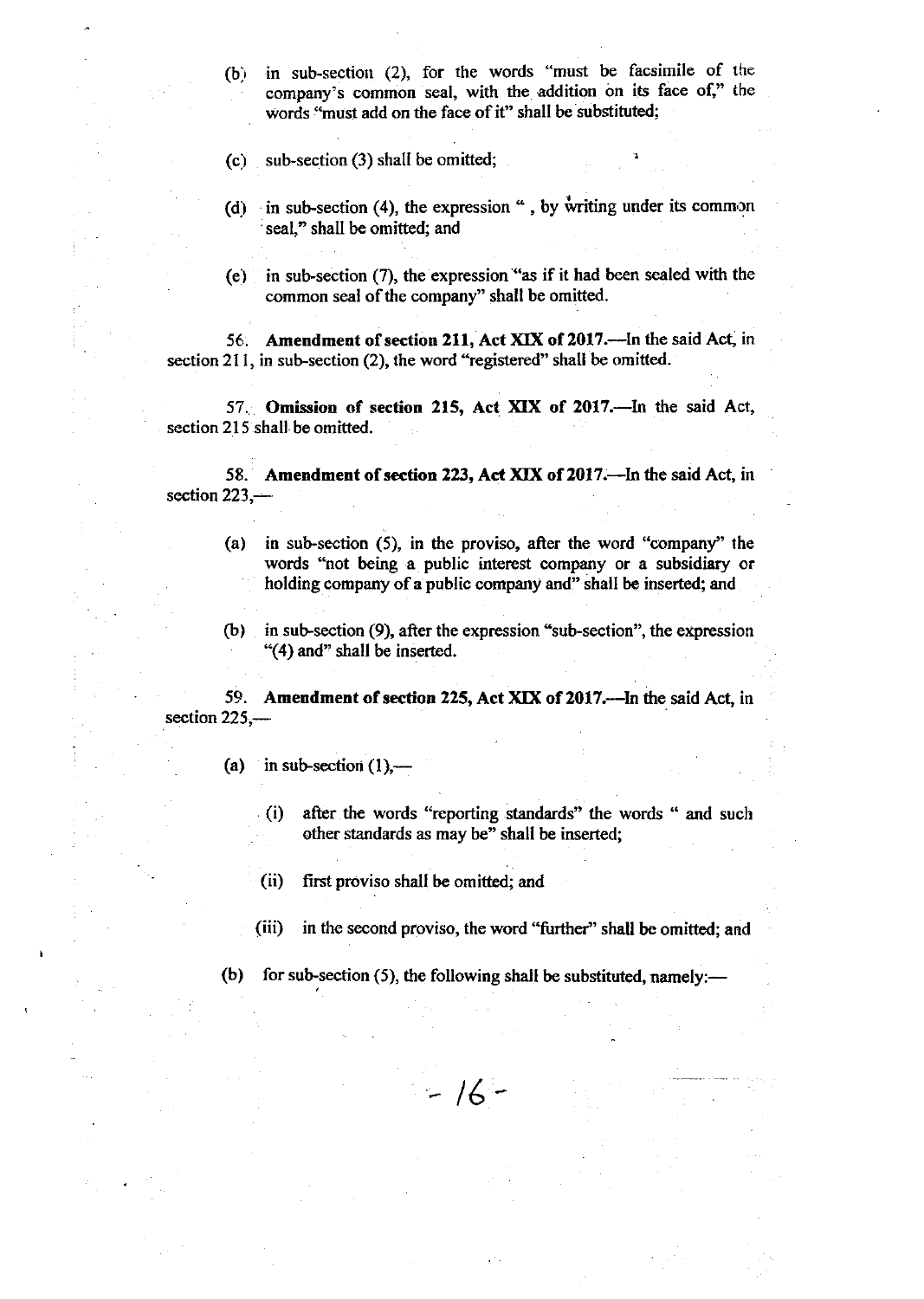- "(5) Any contravention or default in complying with the requirements of this section shall be an offence liable -
	- (a) in case of a listed company or its associated companies, to a penalty of level 3 on standard scale; and
	- (b) in case of any other company, to a penalty of level 2 on the standard scale:

Provided that in case of continuing default, the provisions of sub-section (6) of section 220 shall apply to any person who is a party to the default in complying with any of the provisions of this section.

*Explanation.*—For the purpose of this section, continuing default means default in oomplying with the same requirement of this section for two consecutive years or more.".

60. Amendment of section 227, Act XIX of 2017.--In the said Act, in section 227,-

- (a) in sub-section  $(2)$ ,—
	- (i) in clause (k), after the word "adequacy" the word "of" shall be inserted; and
	- (ii) in clause (1), the word "and" at the end shall be omitted and thereafter, the following new clause shall be inserted, namely:-
		- "(la) disclosure with respect to remuneration package of each of the directors and chief executive including but not limited to salary, benefits, bonuses, stock options, pension and other incentives; and"; and
- (b) in sub-section  $(3)$ ,---
	- $(i)$  in clause  $(c)$ , the word "and" at the end shall be omitted;
	- (ii) in clause (d), for the full stop, the expression "; and" shall be substituted and thereafter the following new clause (e) shall be inserted, namely:-

 $-17-$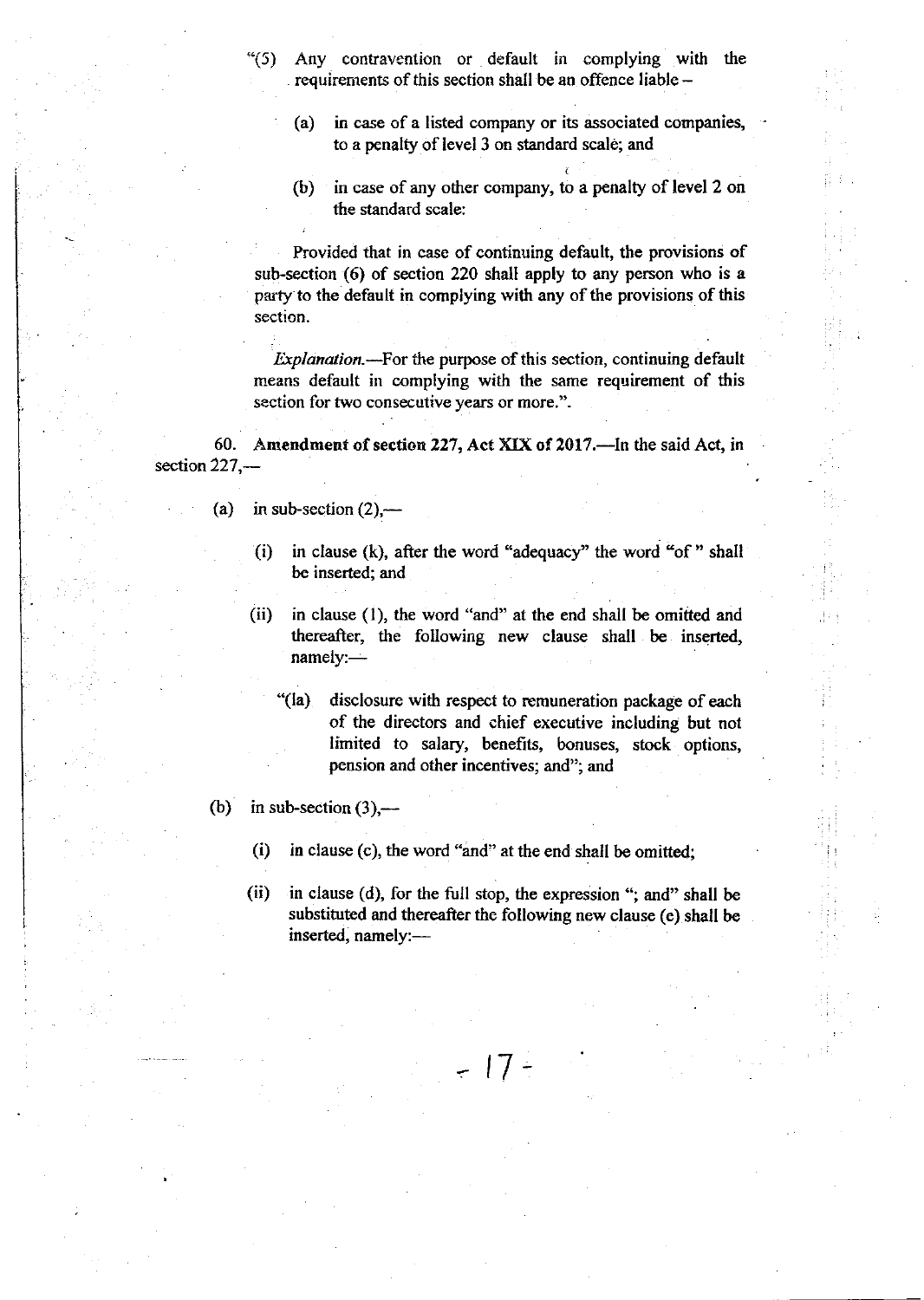- "(e) the legitimate reasons for not declaring dividend under section 240 despite earning profits and future prospects of dividend, if anY."; and
- (c) for sub-section (6), the following shall be substituted, namely: $-$ 
	- "(6) Whoever contravenes any of the provisions of this section shall-
		- (a) in respect of a listed company, be punishable with <sup>a</sup> penalty of level 2 on the standard scale; and
		- (b) in respect of any other company, be punishable with <sup>a</sup> penalty of level I on the standard scale.".

61. Amendment of section 228, Act XIX of 2017. $\rightarrow$ In the said Act, $\rightarrow$ 

(a) in sub-section (l), after the proviso, the following explanation shall be inserted, namely:-

"Explanation.-The requirements of this section shall be applicable to a company that,-

- (a) has subsidiary or subsidiaries as defined in clause  $(68)$  of sub- $\cdot$  section (1) of section 2; or
- (b) is required to prepare consolidated financial statements as per applicable accounting and financial reporting framework"; and
- (b) in sub-section  $(6)$ ,—
	- (i) for the expression "sections 223, 233, 234, 235 and 236" the expression "sections 223,233,235, 236 and 237" shall be substituted; and
	- (ii) for the full stop at the end a colon shall be substituted and thereafter the following proviso shall be added, namely: $-$

 $-18 -$ 

"Provided that the requirement of first proviso to clause (b) of sub-section  $(1)$  of section 237 shall not apply to such holding company.".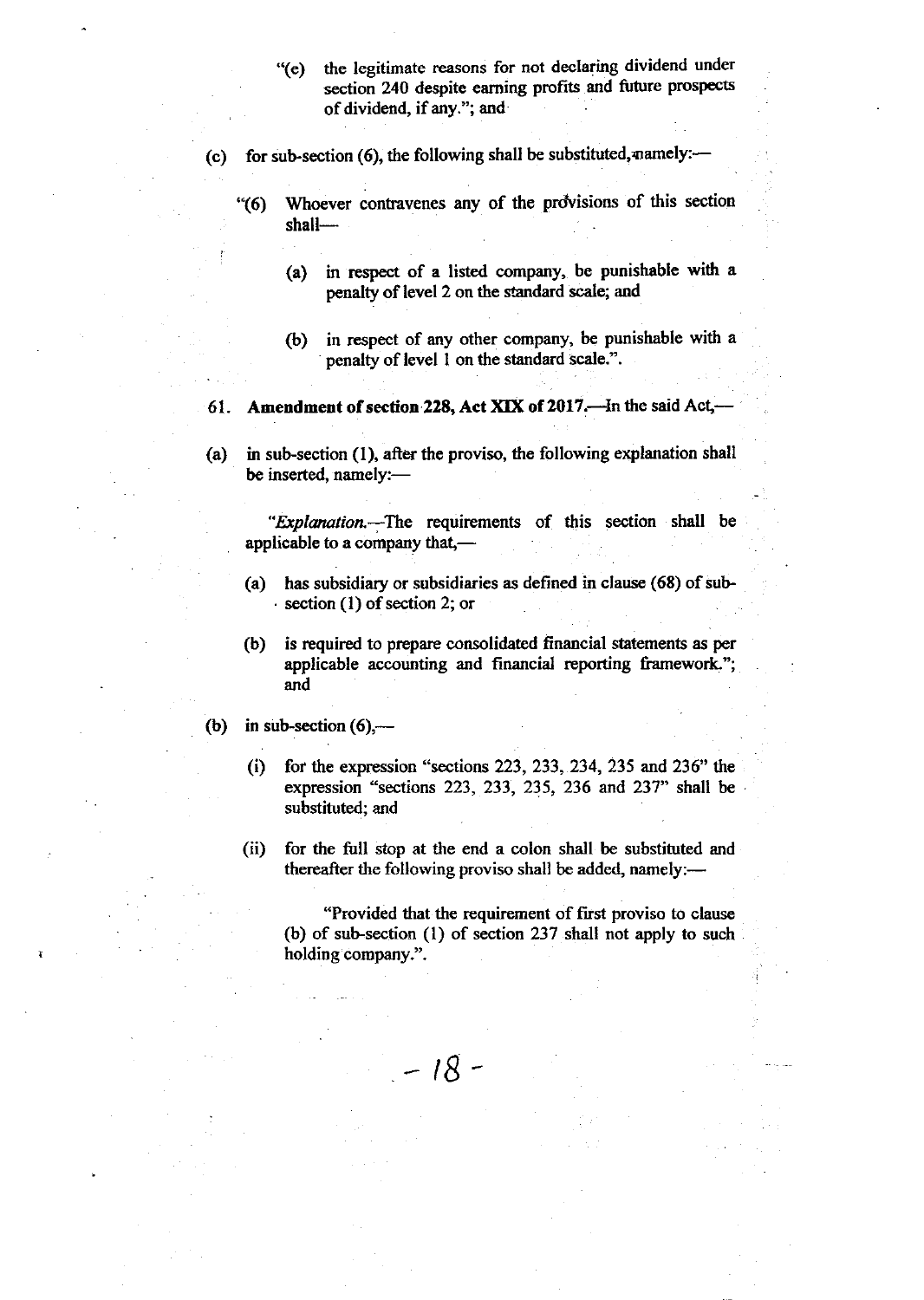62. Amendment of section 232, Act XIX of 2017.—In the said Act, in section 232, in sub-section (2), in the first proviso, for the colon a full stop shall be substituted and thereafter the second proviso shall be omitted.

63. Amendment of section 233, Act XIX of 2017.--- In the said Act, in section 233, for sub-section (3), the following shall be substituted, namely: $-$ 

\*(3) Nothing in this section shall apply to a private company not being <sup>a</sup> public interest company or a subsidiary or holding company of a public company and having the paid up capital not exceeding ten million rupees or such higher amount of paid up capital as may be notified by the Commission.".

64. Omission of section 234, Act XIX of 2017.-In the said Act, section 234 shall be omitted.

65. Amendment of section 237, Act XIX of 2017.—In the said Act, in section 237, for sub-section  $(2)$ ,-

(a) the word "electonically" shall be omitted; and

(b) after the words "securities exchange and" the word "filed" shall be inserted.

66. Amendment of section 243, Act XIX of 2017.—In the said Act, in section 243, in sub-section (2), tor the expression 'forty-five days" the words "fifteen working days" shall be substituted.

67. Substitution of section 244, Act XIX of 2017.--In the said Act, for section 244, the following shall be substituted, namely:—

"244. Unpaid dividend account.—(1) Notwithstanding anything to the contrary contained in this Act or any other law for the time being in force, where a dividend has been declared by a company but has not been paid or claimed, within a time period specified under sectior. 242, to any shareholder entitled to the payment of the dividend, the company shall, within fifteen days from the date of expiry of the said period, transfer the total amount of dividend which remains unpaid or un-claimed to a separate profit bearing account to be called the unpaid dividend account opened by the company for this purpose in any scheduled bank. The deposits in the unpaid dividend account shall only be used for payment to a claimant as given in sub-section 4.

 $-19$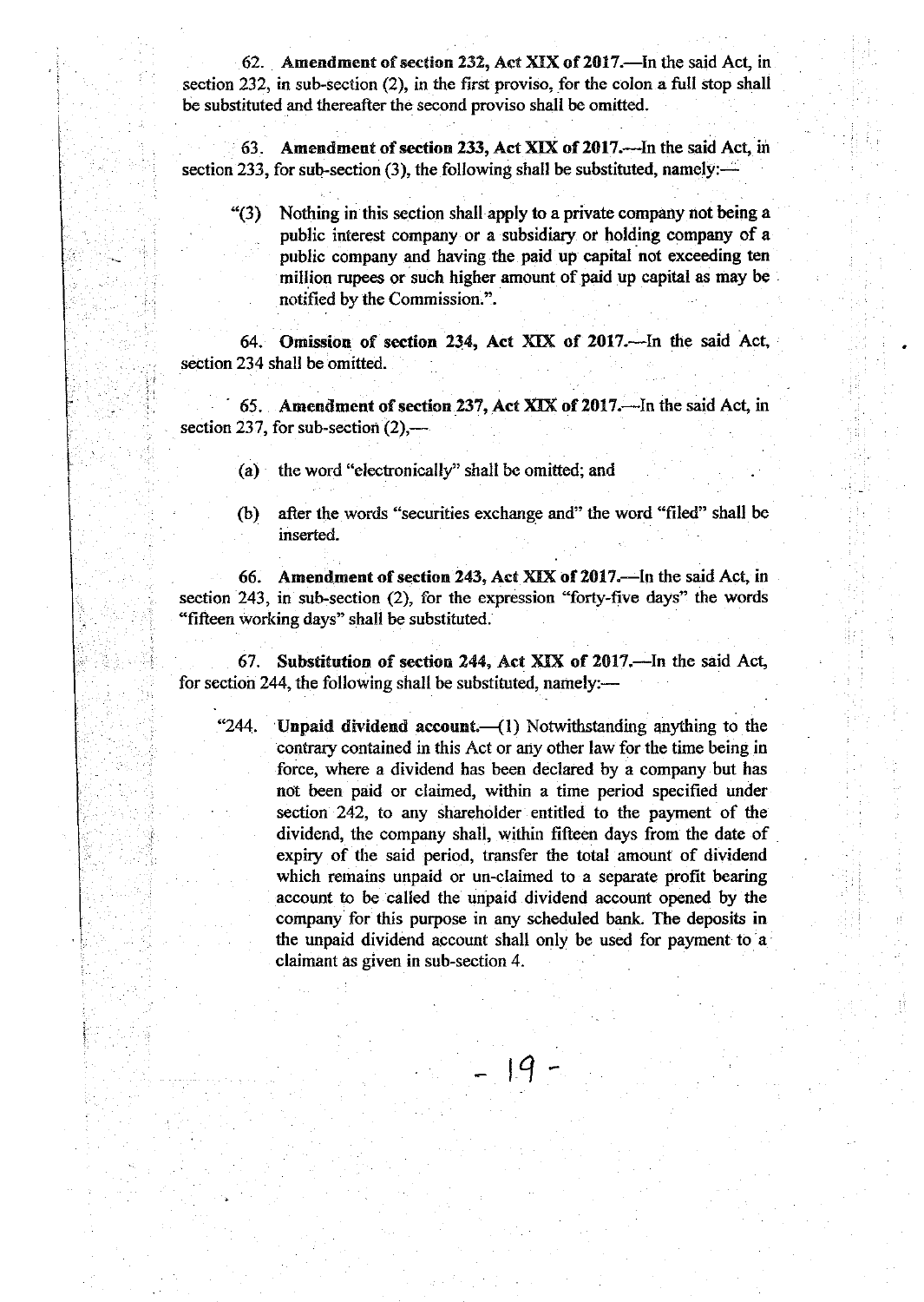Explanation.—Dividend for the purpose of this section means the dividend payable in cash.

(2) The coripany shall, within a period of ninety days of making any deposit of the amount under sub-section  $(1)$  to the unpaid dividend account, prepare a statement containing the names, the last known, addresses, number of shares held, the amount of unpaid dividend to be paid to each shareholder and such other particulars as may be specified and place it on the website of the company required under any law, rules, regulations or directions to maintain a website and also on any other website as may be specified.

(3) Any change in the information to be maintained on the websit: under sub-section  $(2)$  shall be effected by the company in such manner and within such time as may be specified.

- (4) Any person claiming to be entitled to any money transferred under sub-section  $(1)$  to the unpaid dividend account of the company may apply to the company for payment of the money claimed.
- (5) The company shall make payment to the *bonafide* claimant within a period of thirty days from the date of submission of claim with the company. No claimant shall be entitled to any amount except his un-claimed dividend amount.
- (6) The amount of profit generated from the account maintained by the company under this section shall be used by the company for its corporate social responsibility initiatives and specified purposes.
- (7) Where there is any dispute, embargo or restriction on payment of un-claimed dividend or where an adjudication is pending before the competent authority or court, the company shall process the claim after settlement of dispute, removal of embargo or restriction.
- (8) The company shall make appropriate disclosures in its financial statements and in respect of unpaid dividend account providing therein details of amounts transferred into such account, claims received and settled, profits generated from such account and utilization of such profits during a financial year and such other information as may be specificd.
- (9) If a company fails to comply with any of the requirements of this section, the company and every officer of the cornpany shall be liable to a penalty of level 3 on the standard scale.".

90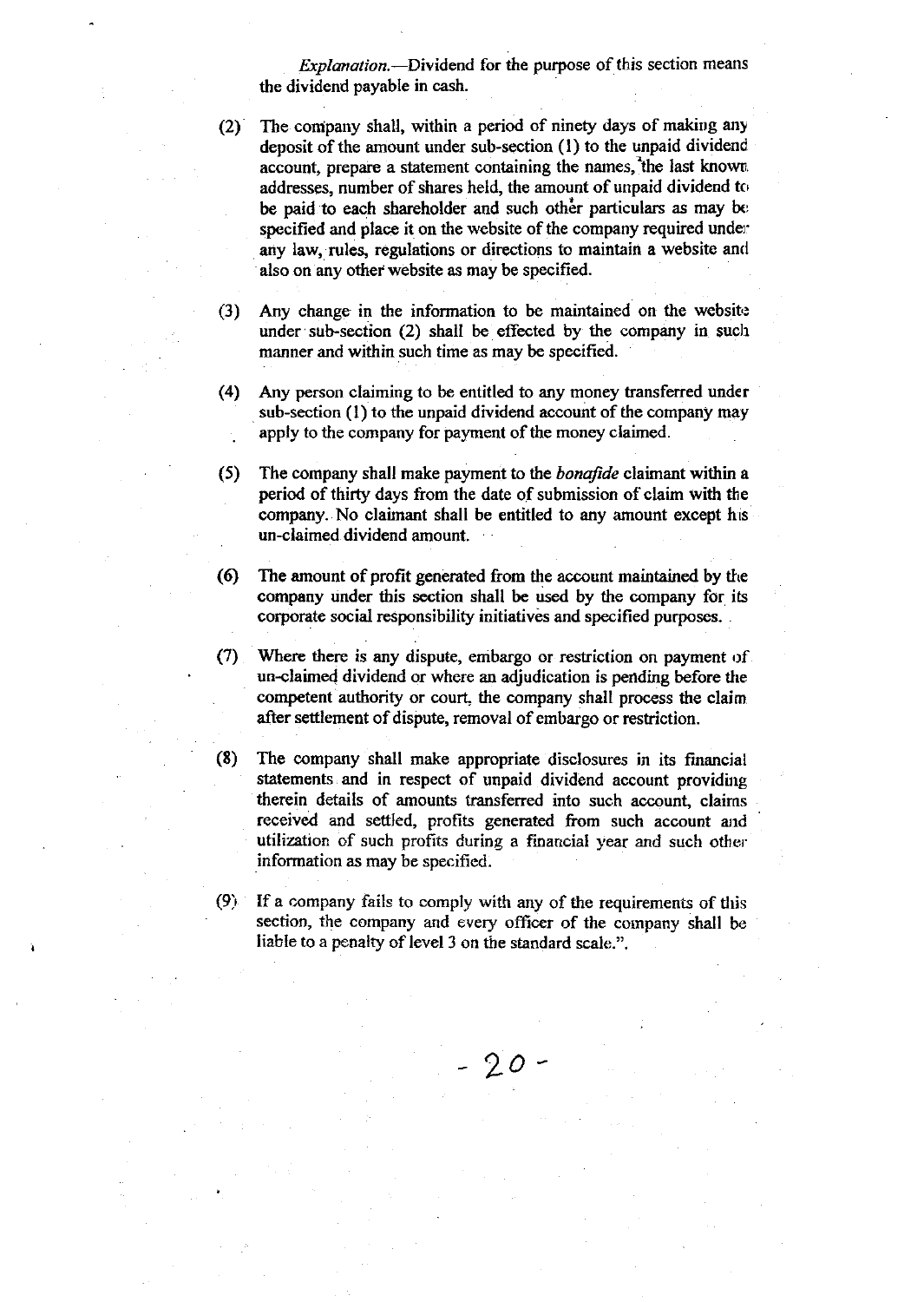68. Omission of section 245, Act XIX of 2017.--- In the said Act, section 245 shall be omitted.

69. Amendment of section 246, Act XIX of 2017.-In the said Act, in section  $246$ , $-$ 

- (a) in sub-section (3), for the words "retiring auditors and" the expression "retiring auditors and in case of listed company," shall be substituted; and
- (b) in sub-section  $(9)$ , after the word "company", the words "which has appointed an auditor" shall be inserted.

70. Amendment of section 247, Act XIX of 2017.—In the said Act, in section 247, in sub-section  $(1)$ , in clause  $(a)$ , for the words "three million rupees" or more" the words "more than ten million rupees" shall be substituted

i İ

i

I

i

1

71. Amendment of section 254, Act XIX of 2017.—In the said Act, in section 254,-

- (a) in sub-section (3), for the wonds \*or explanation" wherever occurring, the expression "or explanation or documents" shall be substituted;
- (b) in sub-section (4), after the words "such information" the words "or explanation or documents' shall be inserted; and.
- (c) in sub-section (5), for the words "or explanation" the expression "or explanation or documents" shall be substituted.

72. Amendment of section 255, Act XIX of 2017.—In the said Act, in section 255, in sub-section (3), for the words "thirty day", occurring for the first time, the words "thirty days" shall be substituted.

73. Amendments of section 258, Act XIX of 2017.-- In the said Act, in section 258, in section (4), the words "the concerned Minister-in-Charge of", wherever occurring shall be omitted;

74. Omission of section 276, Act XIX of 2017.-In the said Act, section 276 shall be omitted.

75. Amendment of section 279, Act XIX of 2017. In the said Act, in section  $279$ , $-$ 

 $Q_1$